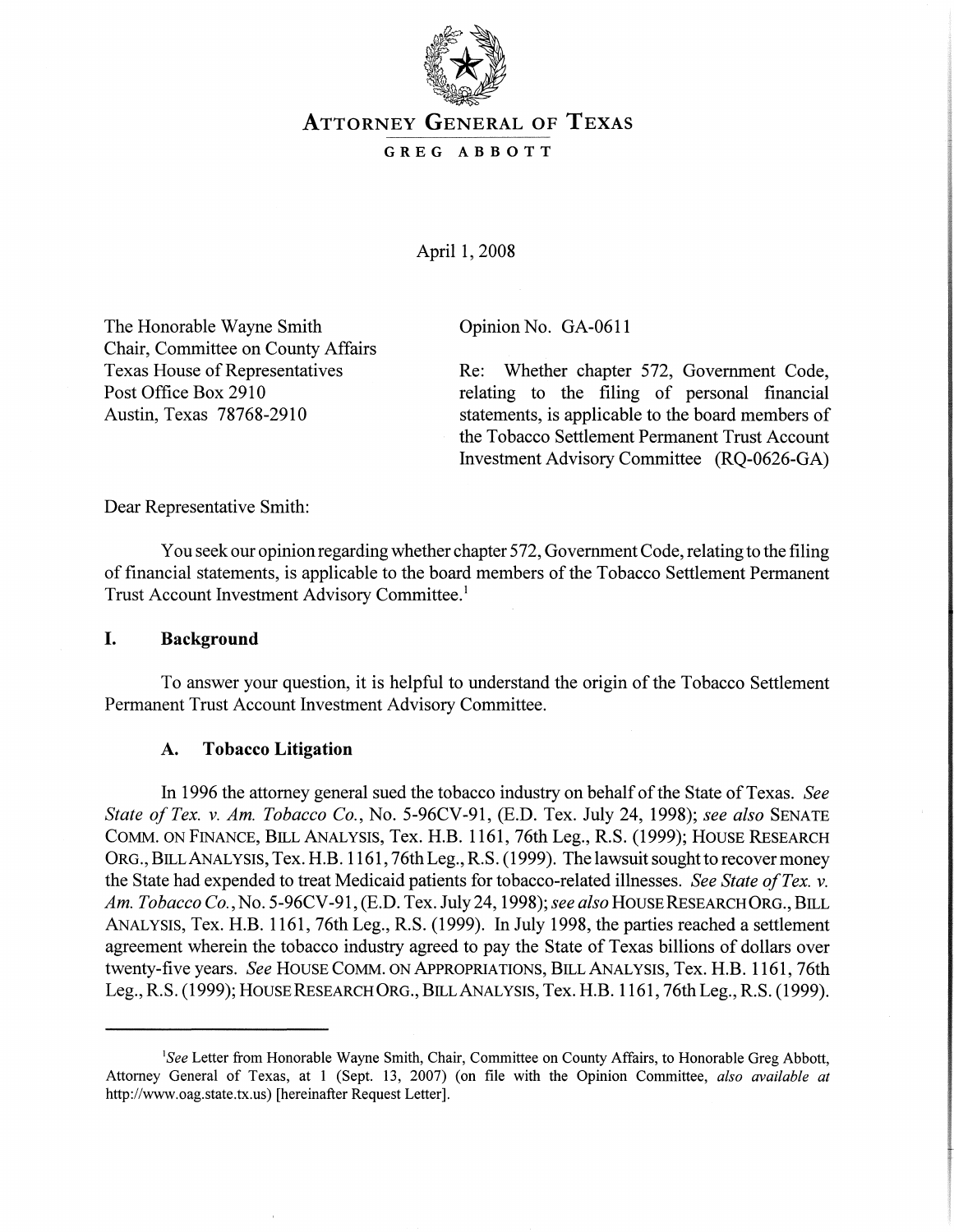The Honorable Wayne Smith - Page 2 (GA-0611)

### B. Settlement Agreement

"Hospital districts and counties had intervened in the settlement, claiming that it would have barred them from obtaining damages of their own for all of the tobacco-related indigent health care they have provided." HOUSE RESEARCH ORG., BILL ANALYSIS, Tex. H.B. 1161, 76th Leg., R.S. (1999). The attorney general entered into a separate settlement agreement ("settlement agreement") with the intervening hospital districts and counties.<sup>2</sup> *See id.* In the separate settlement agreement, the State agreed to "direct  $$2.275$  billion<sup>3</sup> to a permanent trust account from which Texas counties and hospital districts would be reimbursed for costs of indigent health care." *Id.* (footnote added).

The settlement agreement provided that all of the money received by the State resulting from the increased payments from a most-favored-nation provision would be distributed to the "exclusive" benefit" of the "Political Subdivisions."<sup>4</sup> Agreement, *supra* note 2, ¶ 4. The settlement agreement allocated the money into two fund pools. *See id.* One of the fund pools was the Permanent Trust Account (the "Trust Account") for the "exclusive and long term benefit" of the political subdivisions. *Id.* The Trust Account was to be placed under the auspices of the Comptroller but used for "the exclusive benefit of the Political Subdivisions." *Id.* Moreover, the settlement agreement expressly stated that "[i]n no event shall the Permanent Trust Account be placed into the State Treasury, nor shall such Permanent Trust Account funds or any earnings generated therefrom be subject to legislative appropriation." *Id*

With respect to management of the Trust Account, the settlement agreement provided that the Comptroller was to "manage and invest the funds  $\dots$  for the exclusive benefit of the Political Subdivisions." *Id.*  $\parallel$  6. "In addition, the Comptroller shall act as paying agent for purposes of making distributions of the earnings from the Permanent Trust Account." *Id.* The settlement agreement also called for the creation of an advisory board "consisting of representatives of the Political Subdivisions [to be] created ... for the express purpose of providing advice and consultation to the Comptroller of Public Accounts regarding investments of the Permanent Trust Account." *Id.*

#### c. Legislation'

The Legislature enacted House Bill 1161 as the enabling legislation for the settlement agreement. *See* SENATE COMM. ON FINANCE, BILL ANALYSIS, Tex. H.B. 1161, 76th Leg., R.S.

<sup>&</sup>lt;sup>2"</sup>Agreement Regarding Disposition of Settlement Proceeds," in *State of Tex. v. Am. Tobacco Co.*, No. 5-96CV-91, (E.D. Tex. July 24, 1998) [hereinafter Agreement].

<sup>&</sup>lt;sup>3</sup>"The \$2.275 billion accrued to Texas because of a 'most favored nation' provision in the tobacco settlement, which awarded Texas with increased payments comparable to Minnesota's subsequent settlement on somewhat more favorable terms." HOUSE RESEARCH ORG., BILL ANALYSIS, Tex. H.B. 1161, 76th Leg., R.S. (1999).

<sup>4</sup>The settlement agreement defines the "Political Subdivisions" to mean "all hospital districts, other local political subdivisions owning and maintaining public hospitals, and counties of the State of Texas responsible for providing indigent health care to the general public." Agreement, *supra* note 2, ¶ 3(e).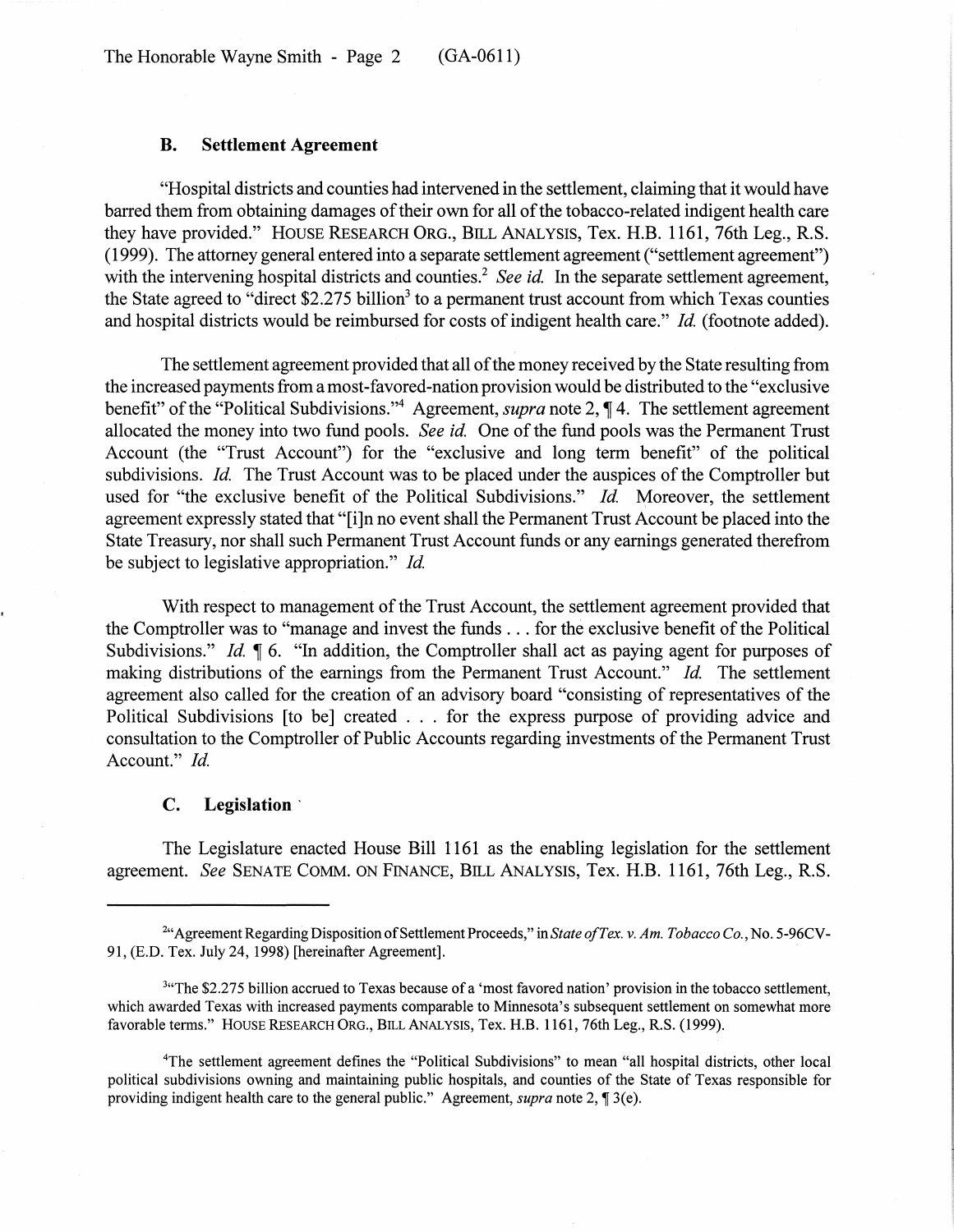(1999); HOUSE RESEARCH ORG., BILL ANALYSIS, Tex. H.B. 1161, 76th Leg., R.S (1999); *see also* Act of May 27, 1999, 76th Leg., R.S., ch. 753, § 1.01, 1999 Tex. Gen. Laws 3364, 3364. House Bill 1161 gave the Comptroller the trustee and investment manager-type duties envisioned by the settlement agreement. *See* Act of May 27,1999, 76th Leg., R.S., ch. 753, § 1.01,1999 Tex. Gen. Laws 3364, 3364–66 (codified at TEX. GOV'T CODE ANN. §§ 403.1041–1042). The enabling legislation also placed certain administrative duties with the Texas Department of Health. *Id.* § 2.01, at 3368-69 (codified at TEX. HEALTH & SAFETY CODE ANN. §§ 12.132-.134). And the enabling legislation created two eleven-member advisory committees: one to advise the Comptroller; and one to advise the Department of Health. *Id.* § 1.01, at 3365–66; 3369–70 (codified at TEX. GOV'T CODE ANN. § 403.1042; TEX. HEALTH & SAFETY CODE ANN. § 12.137).

Pertinent to your question, House Bill 1161 created the Tobacco Settlement Permanent Trust Account Investment Advisory Committee (the "committee"). *See* TEX. GOV'T CODE ANN. § 403.1042 (Vernon Supp. 2007). The committee is made up of eleven members: One member of the committee is appointed by the Comptroller and the other members are appointed by representatives of the political subdivisions.<sup>5</sup> See TEX. GOV'T CODE ANN. § 403.1042(b) (Vernon Supp. 2007). The committee advises the Comptroller with respect to the Trust Account. *See id.* § 403.1 042(a); *see also ide* § 403.1041(b) (Vernon 2005) (authorizing the Comptrollerto administer and manage the assets of the account "[w]ith the advice of and in consultation with the advisory committee"),  $403.1041(c)$  ("In managing the assets of the account, the comptroller, with the advice of and in consultation with the advisory committee  $\dots$ ..."), 403.1041(e) (stating that "[t]he comptroller, with the advice of and in consultation with the advisory committee, may use the earnings" as specified). Specifically, the committee "shall provide the comptroller guidance with respect to the investment philosophy that should be pursued in managing these assets and the extent to which, at any particular time, the assets should be managed to maximize growth of the corpus or to maximize earnings." *Id.* §403.1042(a) (Vernon Supp. 2007). The Legislature expressly provided that, with a specified exception, "the advisory committee serves in an advisory capacity only and is not a fiduciary with respect to the account." *Id.*

The specified exception involves the Comptroller's power to adopt rules. The Comptroller is given, in section 403.1041(h), the power to adopt rules necessary to "implement the comptroller's duties" under section 403.1041. *See id.* § 403.1041(h) (Vernon 2005). The Comptroller's rule, however, may not become effective without the approval of the committee. *Id.* 

With that extensive background, we consider your question about the committee.

# II. Texas Ethics Commission

In 1999, the Texas Ethics Commission (the "Commission") determined that the committee was not a state agency and, accordingly, that the members of the committee were not required to file

<sup>&</sup>lt;sup>5</sup>The representatives of the political subdivisions that are designated to appoint members to the committee include the: political subdivisions that, in the preceding year, received certain large distributions from the Account, the County Judges and Commissioners Association of Texas, the North and East Texas County Judges and Commissioners Association, the South Texas County Judges and Commissioners Association, the West Texas County Judges and Commissioners Association. *See* TEX. GOV'T CODE ANN. § 403.1 042(b)(2)-(8) (Vernon Supp. 2007).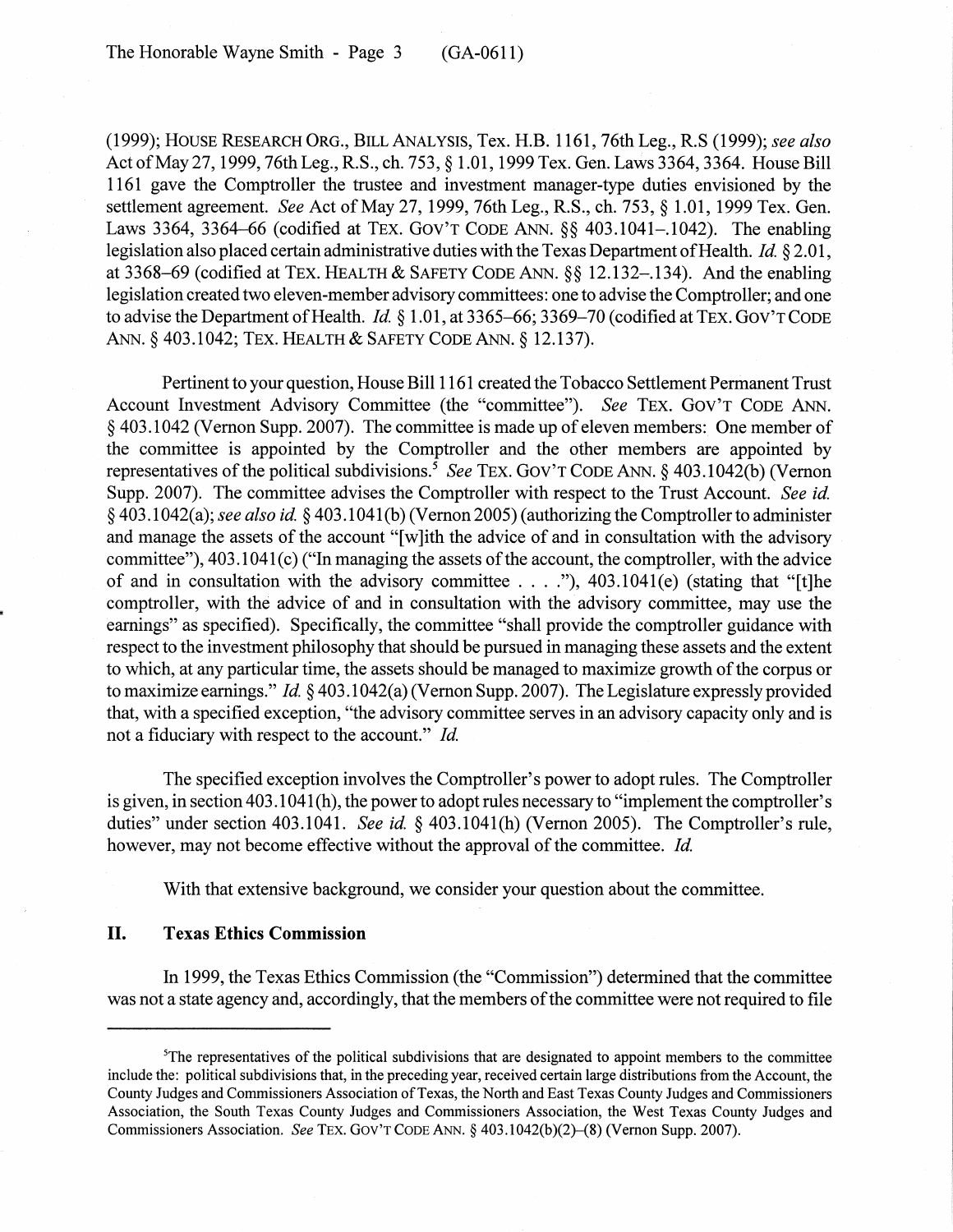personal financial statements under chapter 572, Government Code.<sup>6</sup> More recently, the Commission determined that the committee is a state agency such that its members must file a financial statement under chapter  $572<sup>7</sup>$ . Noting a need for clarification on the question, you ask whether the members of the committee must file the chapter 572 financial statements. *See* Request Letter, *supra* note 1, at 1.

We must first consider whether it is appropriate for the Office of the Attorney General to opine on this matter. The Commission is charged with the administration and enforcement of chapter 572, which pertains to personal financial disclosures, standards of conduct, and conflicts of interest. *See* TEX. GOV'T CODE ANN. § 571.061(a)(I) (Vernon Supp. 2007) (providing for the Commission's authority over chapter 572). *See generally id.* ch. 572 (Vernon 2004 & Supp. 2007) (chapter entitled "Personal Financial Disclosure, Standards of Conduct, and Conflict of Interest"). And the Commission is authorized to prepare written opinions about the application of chapter 572. *Id.* § 571.091(a)(5) (Vernon Supp. 2007). The Commission's governing statute expressly provides that the "authority of the commission to issue an advisory opinion does not affect the authority of the attorney general to issue an opinion as authorized by law." *Id.* § 571.096(a} (Vernon 2004). Moreover, the Commission's enabling legislation provides that the Commission "shall rely on opinions issued by the attorney general and the courts of this state." *Id.*  $\S$  571.096(c). Here, you claim there is sufficient confusion on the matter to justify clarification by the Office of the Attorney General. *See* Request Letter, *supra* note 1, at 1 (stating that you believe "there exists sufficient confusion on this issue to warrant clarification"). Therefore, we will independently assess whether the members of the committee are subject to the financial statement requirement.

### III. Legal Analysis

## A. Chapter 572, Government Code, Financial Statements

For purposes of chapter 572, Government Code, a financial statement must generally include "an account of the financial activity of the individual required ... to file a financial statement and an account of the financial activity of the individual's spouse and dependent children [under certain] circumstances]." TEX. GOV'T CODE ANN. § 572.023(a) (Vernon 2004); *see also id.* § 572.023(b) (listing requirements for an account of financial activity). Under chapter 572, financial statements are required of state officers.<sup>8</sup> *Id.* § 572.021 (Vernon Supp. 2007).

*<sup>6</sup>See* Texas Ethics Commission Request For Determination ofFiling Status(Oct. 19, 1999) (attached to Request Letter, *supra* note 1) (on file with the Opinion Committee).

<sup>7</sup>*See* Letterto MartinA. Hubert, Deputy Comptroller, Texas Comptroller ofPublic Accounts, from NataliaLuna Ashley, General Counsel, Texas Ethics Commission (May 2, 2007) (attached to Request Letter, *supra* note 1) (on file with the Opinion Committee).

 ${}^8A$  financial statement is also required of a "partisan or independent candidate for an office as an elected officer" and a "state party chairman." TEX. GOV'T CODE ANN. § 572.021 (Vernon Supp. 2007). Neither of these is of concern here.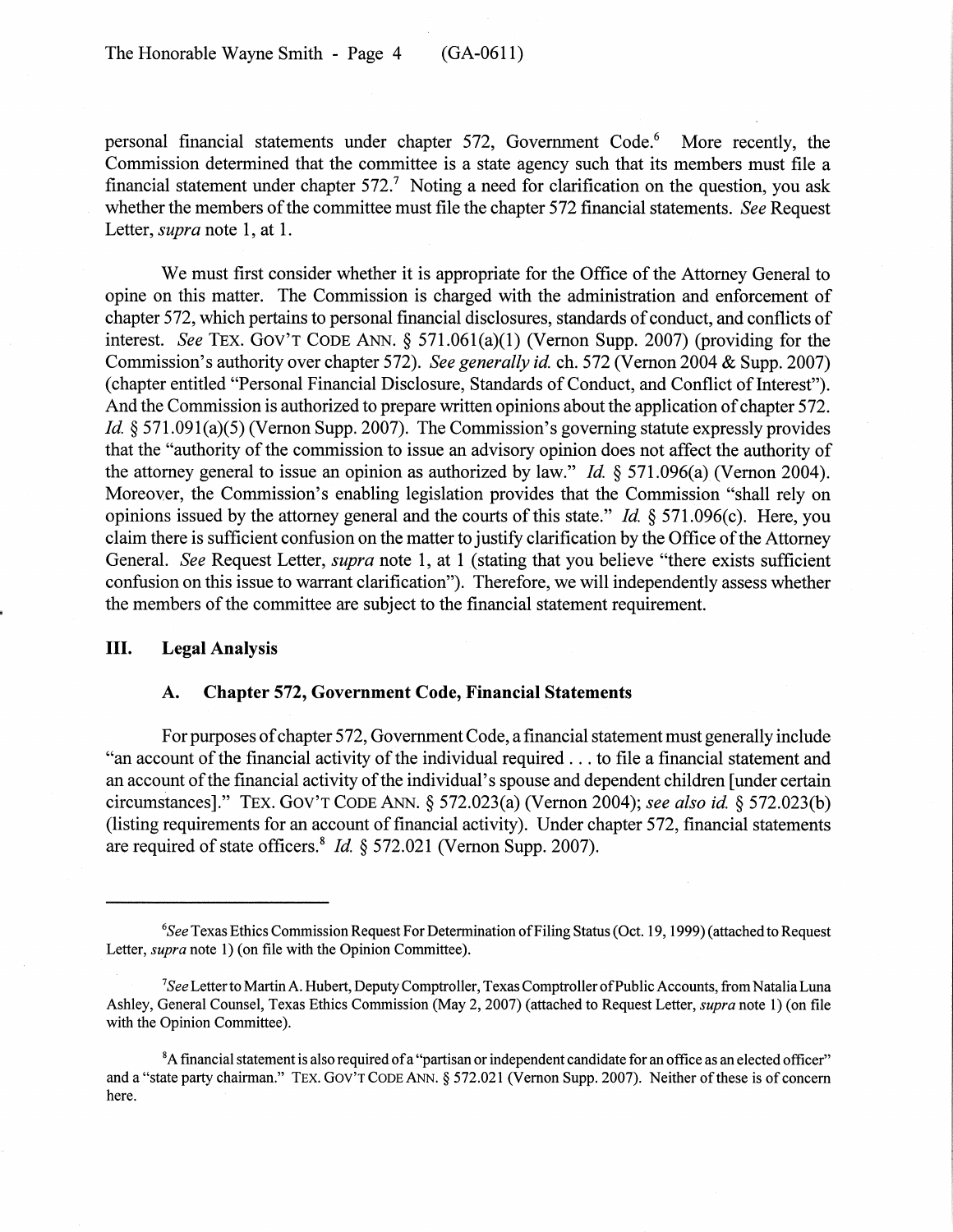The Honorable Wayne Smith - Page 5 (GA-0611)

A "state officer" under chapter 572 is defined, in relevant part, to include "an appointed officer." *See id.* § 572.002(12). An "appointed officer" is, again in relevant part, "an officer of a state agency who is appointed for a term of office specified by the Texas Constitution or a statute of this state." *Id.*  $\frac{572.002(1)(C)}{2}$ . And for purposes of chapter 572, a "state agency" is:

(A) a department, commission, board, office, or other agency that:

 $(i)$  is in the executive branch of state government;

(ii) has authority that is not limited to a geographical portion of the state; and

(iii) was created by the Texas Constitution or a statute of this state;

 $\cdots$ 

*Id.* § 572.002(10); *see also* TEX. CIV. PRAC. & REM. CODE ANN. § 105.001(3) (Vernon 2005) (providing similar definition of"state agency"); TEX. GOV'T CODE ANN. § 2004.001 (Vernon 2000) (same); TEX. HEALTH & SAFETY CODE ANN. § 361.421(10) (Vernon 2001) (same); TEX. LAB. CODE ANN.  $\S 21.002(14)(A)$  (Vernon 2006) (same). As the members of the committee are appointed and serve a six-year term as specified by statute, we must determine whether the committee satisfies the requirements in section 572.002(1O)(A) and is a "state agency" under chapter 572. *See* TEX. GOV'T CODE ANN. § 572.002(1)(C) (Vernon Supp. 2007); *see also id.* § 403.1042(e) (establishing six-year term for committee members).

### B. State Agency

The three elements of the definition of "state agency" are joined by the word "and." The term is usually used in a conjunctive sense and here we find no indication its use is intended to be otherwise. *SeeBd. o/Ins. Comms'rsofTex.* v. *Guardian Life Ins. Co. ofTex.,* 180 S.W.2d906, 908 (Tex. 1944) (describing the word "and" as a conjunctive term and one not ordinarily interchangeable with the word "or"). Under this definition, therefore, unless an entity satisfies all three elements listed in section 572.002(10)(A), it is not a "state agency." The committee was clearly created by Texas statute. *See* TEX. GOV'T CODE ANN. § 403.1042 (Vernon Supp. 2007). And due to its placement in the Government Code and its operation underthe Comptroller, it is likely a court would consider it to be part of the executive branch of state government. Accordingly, we will focus on the second element of section  $572.002(10)(A)$  and determine whether the committee has "authority" that is not limited to a geographical portion of the state." *Id.* § 572.002(10)(A)(ii).

An entity that functions in an advisory capacity only does not have "authority" and does not satisfy the second element. *See* Op. Tex. Ethics Comm'n No. 243 (1995) ("If an executive branch entity functions in an advisory capacity only and is not authorized to exercise actual governmental authority, it is not a state agency for purposes of chapter 572."); *see also* Op. Tex. Ethics Comm'n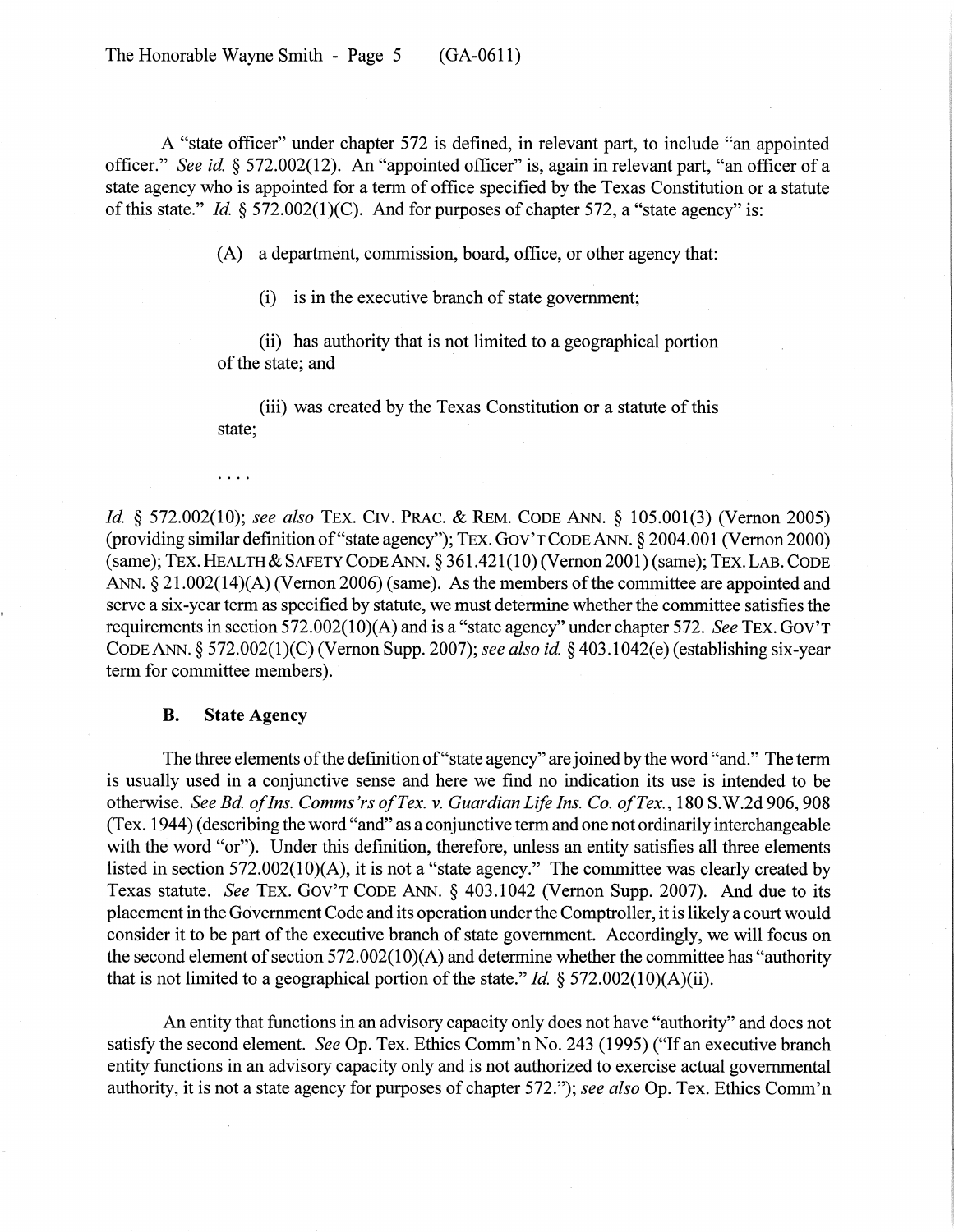No. 369 (1997). Section 403.1042 provides the committee with-mere advisory tasks. *See* TEX. GOV'T CODE ANN. § 403.1042 (Vernon Supp. 2007); *see also ide* § 403.1041(b) (Vernon 2005) (authorizing the Comptroller to administer and manage the assets of the account "[w] ith the advice of and in consultation with the advisory committee"),  $403.1041(c)$  ("In managing the assets of the account, the comptroller, with the advice of and in consultation with the advisory committee ...."), 403.1041(e) ("The comptroller, with the advice of and in consultation with the advisory committee, may use the earnings" as specified). As noted earlier, section 403.1042 expressly states, with a specified exception, that the committee "serves in an advisory capacity only." *Id.* § 403.1 042(a) (Vernon Supp. 2007). Thus, but for the specified exception, it is clear the Legislature intended the committee to serve in only an advisory capacity. We must therefore examine the power provided by the exception to determine whether it constitutes "authority" under the second element of section  $572.002(10)(A)$ .

The exception involves the adoption of rules. *See infra* at p. 3. The Comptroller is authorized to adopt rules related to the Comptroller's duties with respect to the Trust Account. *See* TEX. GOV'T CODE ANN. § 403.1041(h) (Vernon 2005). As it is primarily advisory in nature, the committee has no independent authority to adopt rules. *See generally id.* § 403.1042 (Vernon Supp. 2007). The committee has power only to approve or disapprove the Comptroller's proposed rules that relate to the Trust Account. And any proposed rule of the Comptroller is itself confined to the Comptroller's limited authority over the Trust Account.

We find no judicial or attorney general opinion that provides direct precedent helpful to your inquiry. The Commission, however, has issued an opinion that offers us some guidance. *See* Op. Tex. Ethics Comm'nNo. 369 (1997). The Commission, in Ethics Advisory Opinion 369, considered the nature ofthe Agriculture Resources Protection Authority ("ARPA"). *See id* The ARPA served as a "'coordinating body' for six state agencies' policies and programs regulating pesticides." *Id.* Relevant here, the ARPA had authority to "adopt rules relating to its duties." *Id.* In the opinion, the Commission noted that the Texas Department of Agriculture, which provided administrative support for the ARPA, argued that the ARPA acted in only an advisory capacity. *See id.* The Commission agreed stating that "[a]lthough the ARPA has rule-making authority, it may adopt rules only relating to its duties, all of which are advisory." *Id.* Under Ethics Advisory Opinion 369, an entity with actual power to adopt rules does not exercise authority under section 572.002(10) so long as the rules are statutorily limited to an advisory role.

The committee's power with respect to rules is no greater than the power of the entity considered by Ethics Advisory Opinion 369. The committee's power to approve or withhold approval of a proposed rule of the Comptroller provides the committee some ability to influence the rules adopted regarding the Trust Account. Yet, its power to influence rules does not equate to an affirmative grant of power to adopt rules. *See* TEX. GOV'T CODE ANN. § 403.1041(h) (Vernon 2005). *Cf.* Op. Tex. Ethics Comm'n No. 369 (1997). And any power of the committee to approve or withhold approval of a Comptroller rule is nonetheless confined by the committee's limited advisory role. *See* TEX. GOV'T CODE ANN. §§ 403.1041-.1042 (Vernon 2005 & Supp. 2007) (providing committee with only advisory duties). *Cf.* Op. Tex. Ethics Comm'n No. 369 (1997). We believe the committee's primary role as set out in the statute is to advise the Comptroller, and that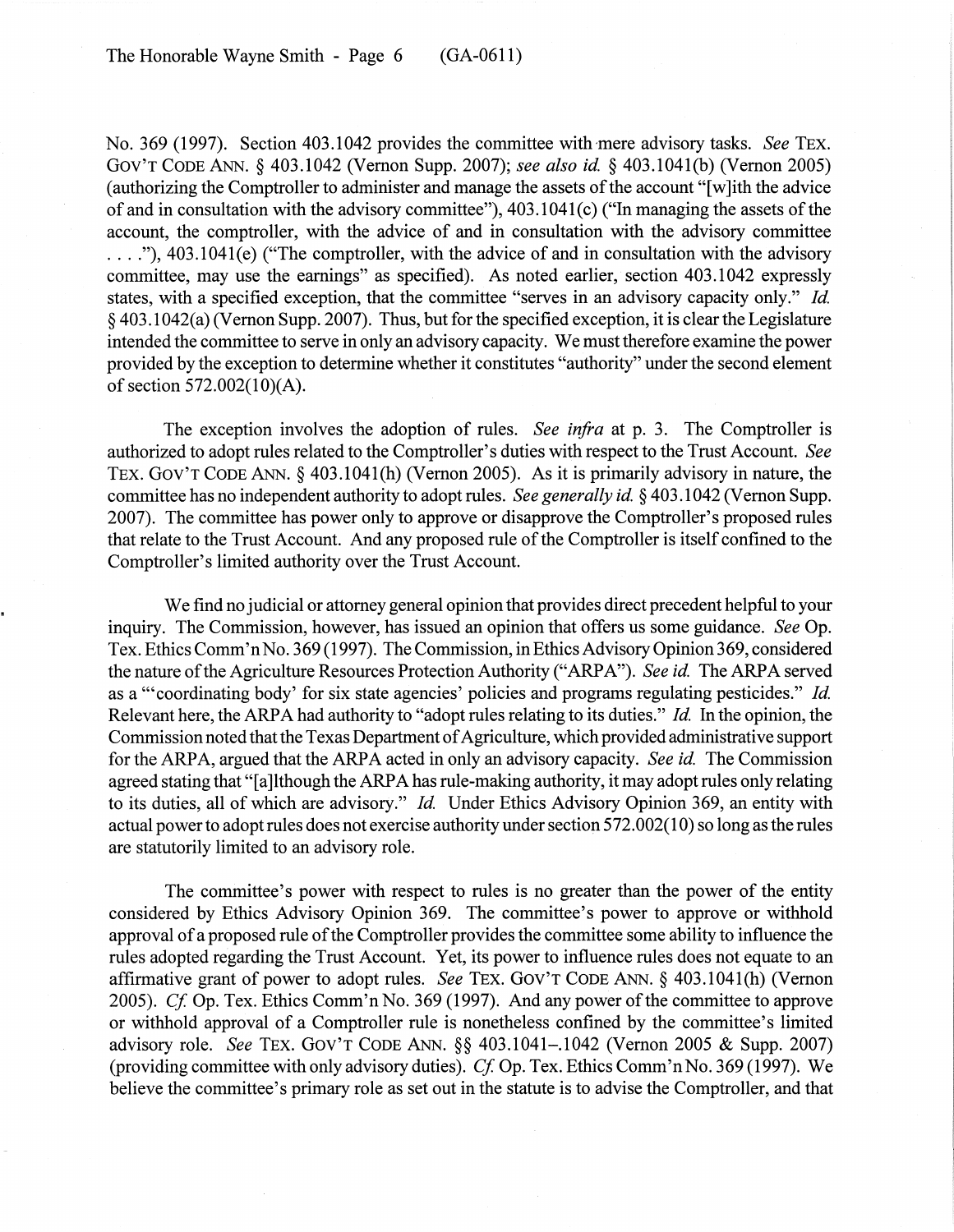its power to influence a Comptroller-proposed rule is de minimus when compared to its primary function of advising the Comptroller. *See generally* Tex. Att'y Gen. Op. No. JM-141 (1984) (examining Texas Sesquicentennial Commission's executive power as compared to its advisory and ceremonial duties and determining the executive power was, comparatively, de minimus). Accordingly, we believe the committee's role in influencing rules is merely an extension of its advisory power vis-à-vis the Trust Account. We therefore conclude that the committee acts in an advisory capacity only. Absent authority, the committee does not fall within the definition of a state agency under section 572.002(10).

# IV. Conclusion

Because the committee is not a state agency under section 572.002(10), a member of the committee is not an officer of a state agency who is appointed for a term of office specified by the Texas Constitution or a statute of this state. Therefore, a member of the committee is not a state officer under chapter 572 and not subject to section 572.021 's financial statement requirement.